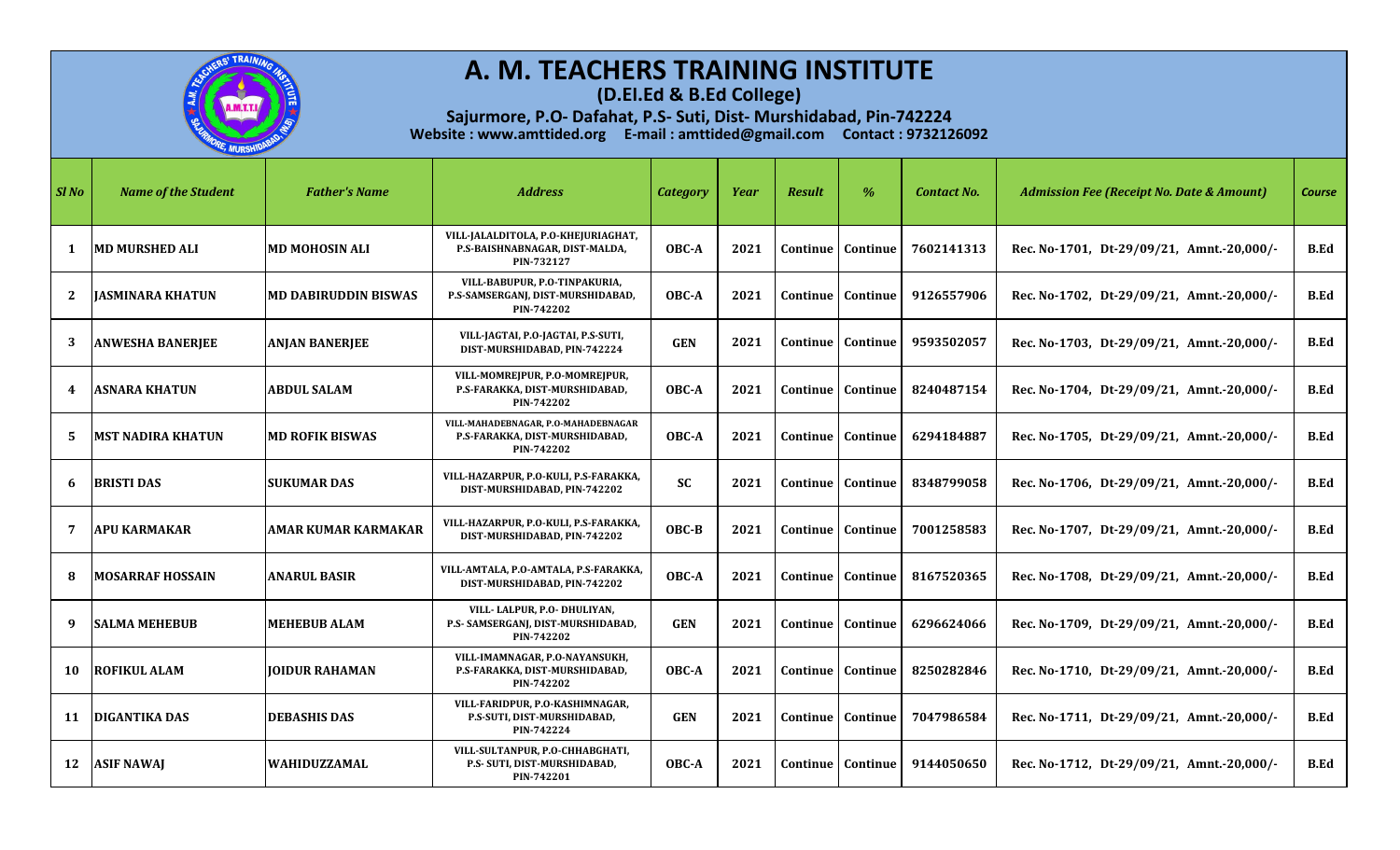

**(D.El.Ed & B.Ed College)**

| Sl No | <b>Name of the Student</b>  | <b>Father's Name</b>         | <b>Address</b>                                                                                 | <b>Category</b> | Year | <b>Result</b>   | $\%$     | <b>Contact No.</b> | <b>Admission Fee (Receipt No. Date &amp; Amount)</b> | <b>Course</b> |
|-------|-----------------------------|------------------------------|------------------------------------------------------------------------------------------------|-----------------|------|-----------------|----------|--------------------|------------------------------------------------------|---------------|
| 13    | <b>MD TOUHIDUL HOSSAIN</b>  | <b>MAINUR HOSSAIN</b>        | VILL-HIRANANDOPUR, P.O-NIMTITA,<br>P.S- SAMSERGANJ, DIST-MURSHIDABAD,<br>PIN-742224            | OBC-A           | 2021 | Continue        | Continue | 7001542880         | Rec. No-1713, Dt-29/09/21, Amnt.-20,000/-            | <b>B.Ed</b>   |
| 14    | <b>MD ROHIM HOSSAIN</b>     | <b>MD NOIRUL ISLAM</b>       | VILL-BHABANIPUR, P.O-BHABANIPUR,<br>P.S-FARAKKA, DIST-MURSHIDABAD,<br>PIN-742202               | OBC-A           | 2021 | Continue        | Continue | 9732697757         | Rec. No-1714, Dt-29/09/21, Amnt.-20,000/-            | B.Ed          |
| 15    | <b>AMINA KHATUN</b>         | <b>MD MANSAR ALI</b>         | VILL-BOGDADNAGAR, P.O- CHAKSAPUR,<br>P.S- SAMSERGANJ, DIST-MURSHIDABAD,<br>PIN-742202          | OBC-A           | 2021 | Continue        | Continue | 9382264964         | Rec. No-1715, Dt-29/09/21, Amnt.-20,000/-            | <b>B.Ed</b>   |
| 16    | <b>IPARVEEN ANSARI</b>      | <b>ISMAIL ANSARI</b>         | VILL- KABUTAR KHOPI, P.O-BHEBRA,<br>P.S- CHAKULIA, DIST-UTTAR DINAJPUR,<br>PIN-733208          | OBC-A           | 2021 | Continue        | Continue | 9798910044         | Rec. No-1716, Dt-29/09/21, Amnt.-20,000/-            | <b>B.Ed</b>   |
| 17    | <b>MD SADAKAS</b>           | <b>ABDUL KAIOM</b>           | VILL- NORTH GAZINAGAR, P.O-<br>MAHADEBNAGAR, P.S- SAMSHERGANJ,<br>DIST-MURSHIDABAD, PIN-742202 | OBC-A           | 2021 | <b>Continue</b> | Continue | 9564149540         | Rec. No-1717, Dt-29/09/21, Amnt.-20,000/-            | B.Ed          |
| 18    | <b>ABDUR RAHAMAN ANSARI</b> | ANIKUL ANSARI                | VILL-CHANDPUR, P.O-SITESHNAGAR,<br>P.S-PAKUR, DIST-PAKUR (JHARKHAND),<br>PIN-816107            | <b>GEN</b>      | 2021 | Continue        | Continue | 6294146622         | Rec. No-1718, Dt-29/09/21, Amnt.-20,000/-            | B.Ed          |
| 19    | <b>SUSMITA SARKAR</b>       | <b>BIBHUTI BHUSAN SARKAR</b> | VILL-ANKURA, P.O-MAHADEBNAGAR,<br>P.S- FARAKKA, DIST-MURSHIDABAD,<br>PIN-742202                | <b>SC</b>       | 2021 | Continue        | Continue | 8337849405         | Rec. No-1719, Dt-29/09/21, Amnt.-20,000/-            | B.Ed          |
| 20    | <b>MIJANUR RAHAMAN</b>      | <b>MD MANIRUL ISLAM</b>      | VILL-SAHABANCHAK, P.O-BEDRABAD,<br>P.S-BAISHNABNAGAR, DIST-MALDA,<br>PIN-732210                | OBC-A           | 2021 | Continue        | Continue | 9735484917         | Rec. No-1720, Dt-29/09/21, Amnt.-20,000/-            | <b>B.Ed</b>   |
| 21    | <b>BIKROM MONDAL</b>        | <b>MALIN MONDAL</b>          | VILL-CHHOTOKANKRANARI, P.O-<br>RAGHUNATHPUR, P.S- SUTI, DIST-<br>MURSHIDABAD, PIN-742223       | <b>SC</b>       | 2021 | Continue        | Continue | 6295810590         | Rec. No-1721, Dt-29/09/21, Amnt.-20,000/-            | <b>B.Ed</b>   |
| 22    | <b>MD GOLAP SK</b>          | <b>MD JAMIRUL ISLAM</b>      | VILL-JOTKASHI, P.O- KANKURIA,<br>P.S- SAMSERGANJ, DIST-MURSHIDABAD,<br>PIN-742202              | OBC-A           | 2021 | Continue        | Continue | 6291218716         | Rec. No-1722, Dt-29/09/21, Amnt.-20,000/-            | <b>B.Ed</b>   |
| 23    | <b>MST KHALEDA KHATUN</b>   | <b>ABUL KALAM AZAD</b>       | VILL-PASCHIM RATANPUR, P.O-RATANPUR,<br>P.S-SAMSERGANJ, DIST-MURSHIDABAD,<br>PIN-742202        | OBC-A           | 2021 | Continue        | Continue | 9064104783         | Rec. No-1723, Dt-29/09/21, Amnt.-20,000/-            | B.Ed          |
| 24    | <b>MST KHURSEDA KHATUN</b>  | <b>ABUL KALAM AZAD</b>       | VILL-PASCHIM RATANPUR, P.O-RATANPUR,<br>P.S-SAMSERGANJ, DIST-MURSHIDABAD,<br>PIN-742202        | OBC-A           | 2021 | Continue        | Continue | 8101831499         | Rec. No-1724, Dt-29/09/21, Amnt.-20,000/-            | B.Ed          |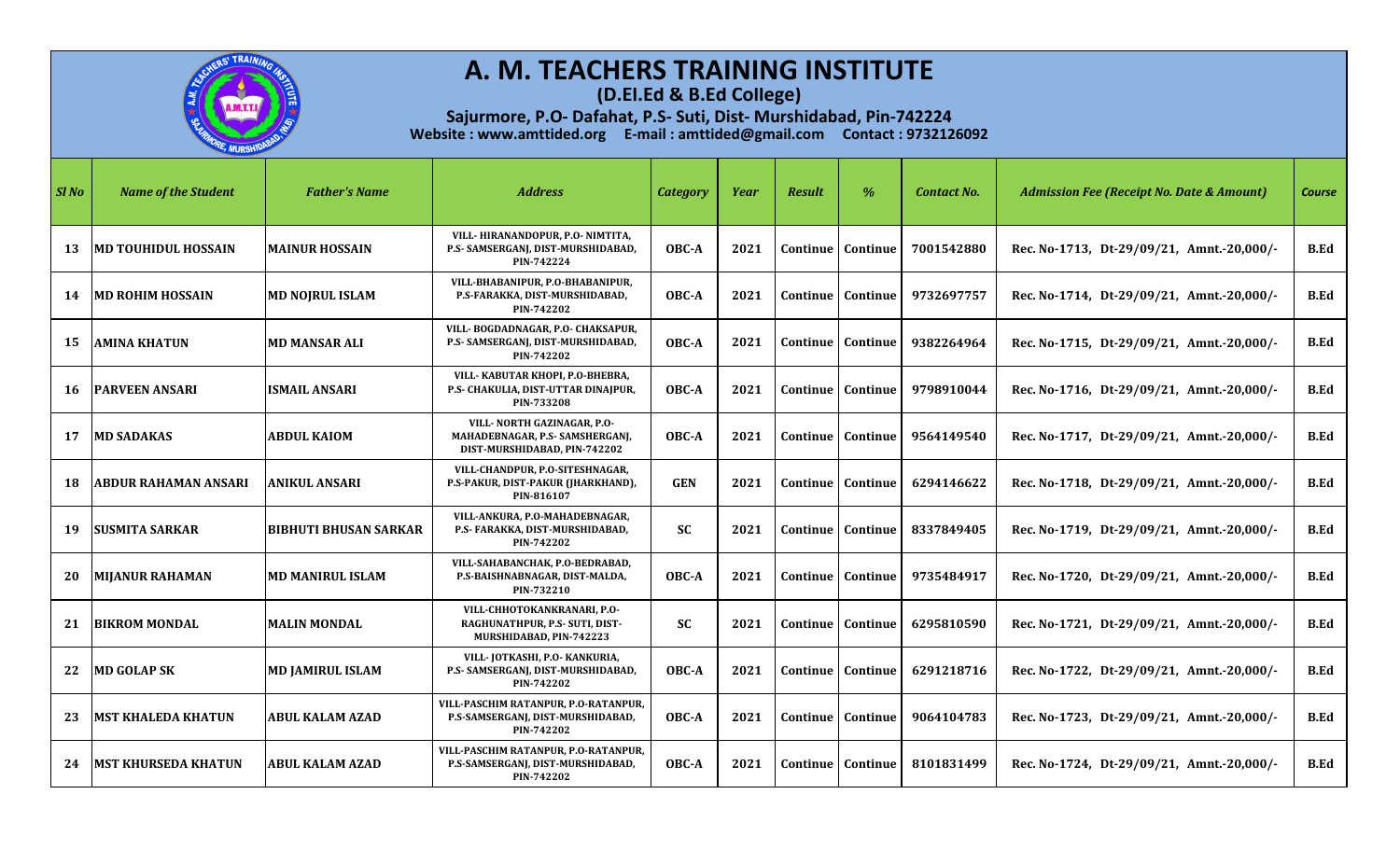

**(D.El.Ed & B.Ed College)**

| Sl No | <b>Name of the Student</b> | <b>Father's Name</b>      | <b>Address</b>                                                                                | <b>Category</b> | Year | <b>Result</b> | $\%$                         | <b>Contact No.</b> | <b>Admission Fee (Receipt No. Date &amp; Amount)</b> | <b>Course</b> |
|-------|----------------------------|---------------------------|-----------------------------------------------------------------------------------------------|-----------------|------|---------------|------------------------------|--------------------|------------------------------------------------------|---------------|
| 25    | <b>SAHINA BEGOM</b>        | <b>SAIDUR RAHAMAN</b>     | VILL- GAZIPUR, P.O- KASHIMNAGAR,<br>P.S- SUTI, DIST-MURSHIDABAD,<br>PIN-742224                | OBC-A           | 2021 | Continue      | Continue                     | 8918933253         | Rec. No-1725, Dt-29/09/21, Amnt.-20,000/-            | <b>B.Ed</b>   |
| 26    | <b>ANTARA DAS</b>          | <b>BIKASH CHANDRA DAS</b> | VILL- KAYADANGA, P.O-DOHARPAR,<br>P.S- SUTI, DIST-MURSHIDABAD,<br>PIN-742201                  | <b>GEN</b>      | 2021 |               | <b>Continue   Continue</b>   | 8158999203         | Rec. No-1726, Dt-29/09/21, Amnt.-20,000/-            | B.Ed          |
| 27    | <b>RUPA CHATTERJEE</b>     | <b>RATAN CHATTERJEE</b>   | VILL- PAKUR HATPARA, P.O- PAKUR,<br>P.S- PAKUR, DIST- PAKUR (JHARKHAND),<br>PIN-816107        | <b>GEN</b>      | 2021 |               | Continue   Continue          | 6207177344         | Rec. No-1727, Dt-29/09/21, Amnt.-20,000/-            | <b>B.Ed</b>   |
| 28    | <b>IFTEKAR ALAM</b>        | <b>SAIDUL HOOUE</b>       | VILL-CHAKSEHERDI, P.O-BAISHNABNAGAR,<br>P.S- BAISHNABNAGAR, DIST-MALDA,<br>PIN-732210         | <b>GEN</b>      | 2021 | Continue      | Continue                     | 6297031883         | Rec. No-1728, Dt-29/09/21, Amnt.-20,000/-            | <b>B.Ed</b>   |
| 29    | <b>MANJARUL SK</b>         | <b>ABDUL KORIM</b>        | VILL-NATUN LOHARPUR, P.O-LOHARPUR,<br>P.S-SAMSERGANJ, DIST-MURSHIDABAD,<br>PIN-742224         | OBC-A           | 2021 |               | <b>Continue   Continue  </b> | 8436502684         | Rec. No-1729, Dt-29/09/21, Amnt.-20,000/-            | B.Ed          |
| 30    | <b>PANKAJ SARKAR</b>       | <b>RUHIDAS SARKAR</b>     | <b>VILL-EAST KHAGRABARI,</b><br>P.O-PUNDIBARI, P.S- PUNDIBARI,<br>DIST-COOCHBEHAR, PIN-736165 | $OBC-B$         | 2021 | Continue      | Continue                     | 9339926494         | Rec. No-1730, Dt-29/09/21, Amnt.-20,000/-            | <b>B.Ed</b>   |
| 31    | <b>ASHHADULLAH FAHEEM</b>  | <b>MD ASFAK HOSSAIN</b>   | VILL-GAZINAGAR, P.O-MAHADEBNAGAR,<br>P.S- SAMSERGANJ, DIST-MURSHIDABAD,<br>PIN-742202         | OBC-A           | 2021 |               | Continue   Continue          | 7449497997         | Rec. No-1731, Dt-29/09/21, Amnt.-20,000/-            | B.Ed          |
| 32    | <b>PABAN SARKAR</b>        | UTTAM SARKAR              | VILL- CHAKBAHADURPUR,<br>P.O-CHAKBAHADURPUR, P.S-BAISHNABNAGAR,<br>DIST-MALDA, PIN-732210     | <b>SC</b>       | 2021 |               | <b>Continue   Continue  </b> | 8617358492         | Rec. No-1732, Dt-29/09/21, Amnt.-20,000/-            | B.Ed          |
| 33    | <b>MOUMITA SINGH</b>       | <b>ABHAS SINGH</b>        | VILL- PAKUR, P.O- PAKUR, P.O- PAKUR,<br>DIST-MURSHIDABAD, PIN-816107                          | OBC-B           | 2021 | Continue      | Continue                     | 7482812838         | Rec. No-1733, Dt-29/09/21, Amnt.-20,000/-            | <b>B.Ed</b>   |
|       | <b>34 AFROJA KHATUN</b>    | <b>ABU TAHER HOSSAIN</b>  | VILL- IMAMNAGAR, P.O- NAYANSUKH,<br>P.S- FARAKKA, DIST-MURSHIDABAD,<br>PIN-742202             | OBC-A           | 2021 |               | Continue   Continue          | 9002654468         | Rec. No-1734, Dt-29/09/21, Amnt.-20,000/-            | <b>B.Ed</b>   |
| 35    | <b>KARIFUL ISLAM</b>       | NASIRUDDIN SK             | VILL-SAMASPUR, P.O-JAFARGANJ,<br>P.S-FARAKKA, DIST-MURSHIDABAD,<br>PIN-742202                 | OBC-A           | 2021 | Continue      | Continue                     | 7001949800         | Rec. No-1735, Dt-29/09/21, Amnt.-20,000/-            | B.Ed          |
| 36    | <b>AKTARUL ISLAM</b>       | <b>NURUL HOQUE</b>        | VILL- IMAMNAGAR, P.O- NAYANSUKH,<br>P.S- FARAKKA, DIST-MURSHIDABAD,<br>PIN-742202             | OBC-A           | 2021 | Continue      | Continue                     | 7602555542         | Rec. No-1736, Dt-29/09/21, Amnt.-20,000/-            | <b>B.Ed</b>   |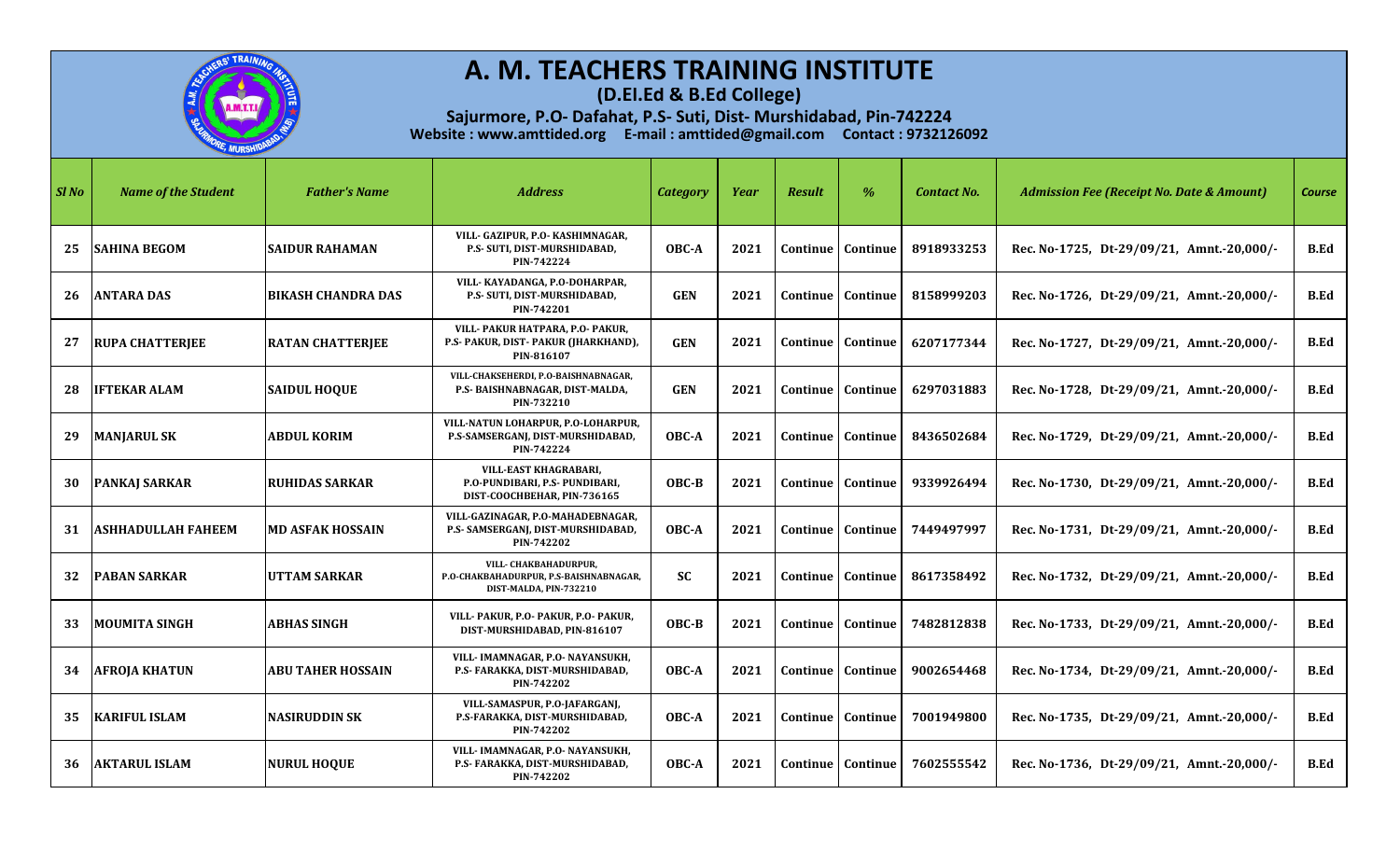

**(D.El.Ed & B.Ed College)**

| SI No | <b>Name of the Student</b> | <b>Father's Name</b>        | <b>Address</b>                                                                                | <b>Category</b> | Year | <b>Result</b> | $\%$                         | <b>Contact No.</b> | <b>Admission Fee (Receipt No. Date &amp; Amount)</b> | <b>Course</b> |
|-------|----------------------------|-----------------------------|-----------------------------------------------------------------------------------------------|-----------------|------|---------------|------------------------------|--------------------|------------------------------------------------------|---------------|
| 37    | <b>SHILPI SAHA</b>         | ASIT KUMAR SAHA             | VILL- KASHIMNAGAR, P.O- BENIAGRAM,<br>P.S- FARAKKA, DIST-MURSHIDABAD,<br>PIN-742212           | <b>SC</b>       | 2021 | Continue      | Continue                     | 8945034805         | Rec. No-1737, Dt-29/09/21, Amnt.-20,000/-            | B.Ed          |
| 38    | <b>MASUD HOQUE</b>         | <b>MD SERAJUL HOQUE</b>     | VILL- DEONAPUR, P.O- SABDALPUR,<br>P.S- BAISHNABNAGAR, DIST-MALDA,<br>PIN-732210              | OBC-A           | 2021 |               | <b>Continue   Continue</b>   | 7908026965         | Rec. No-1738, Dt-29/09/21, Amnt.-20,000/-            | B.Ed          |
| 39    | <b>INJAMAMUL HOQUE</b>     | <b>MORFUL HOOUE</b>         | VILL-PARDEONAPUR, P.O-DEONAPUR,<br>P.S-BAISHNABNAGAR, DIST-MALDA,<br>PIN-732210               | OBC-A           | 2021 |               | Continue   Continue          | 8391046979         | Rec. No-1739, Dt-29/09/21, Amnt.-20,000/-            | B.Ed          |
| 40    | <b>SAHIDA SULTANA</b>      | <b>NUR ISLAM</b>            | VILL- KANCHANTALA KAMAT,<br>P.O-DGULIYAN, P.S- SAMSERGANI,<br>DIST-MURSHIDABAD, PIN-742202    | OBC-A           | 2021 | Continue      | Continue                     | 7074960372         | Rec. No-1740, Dt-29/09/21, Amnt.-20,000/-            | <b>B.Ed</b>   |
| 41    | NIBEDITA PAL               | <b>HARADHAN PAL</b>         | VILL- NATUN MALANVHA, P.O- MALANCHA,<br>P.S- SAMSERGANJ, DIST-MURSHIDABAD,<br>PIN-742202      | <b>GEN</b>      | 2021 |               | <b>Continue   Continue  </b> | 9851200018         | Rec. No-1741, Dt-29/09/21, Amnt.-20,000/-            | <b>B.Ed</b>   |
| 42    | <b>MEGHA SAHA</b>          | <b>PRADIP SAHA</b>          | VILL-FARAKKA, P.O-FARAKKA, P.S-FARAKKA<br>BARRAGE, DIST-MURSHIDABAD, PIN-742212               | <b>SC</b>       | 2021 | Continue      | Continue                     | 7699075024         | Rec. No-1742, Dt-29/09/21, Amnt.-20,000/-            | B.Ed          |
| 43    | <b>MONIRA PARVIN</b>       | <b>ABDUS SALAM</b>          | VILL- NAMO CHACHANDA,<br>P.O- JOYKRISHNAPUR, P.S- SAMSERGANJ,<br>DIST-MURSHIDABAD. PIN-742224 | OBC-A           | 2021 |               | Continue   Continue          | 8918464785         | Rec. No-1743, Dt-29/09/21, Amnt.-20,000/-            | <b>B.Ed</b>   |
| 44    | <b>MOUMI SARKAR</b>        | <b>SUBRATA KUMAR SARKAR</b> | VILL-RAGHUNATHPUR, P.O-JAFARGANJ,<br>P.S- FARAKKA, DIST-MURSHIDABAD,<br>PIN-742202            | <b>SC</b>       | 2021 |               | Continue   Continue          | 7551033611         | Rec. No-1744, Dt-29/09/21, Amnt.-20,000/-            | B.Ed          |
|       | <b>45 IKAYEMA KHATUN</b>   | <b>RAISUDDIN SK</b>         | VILL- BRAHMANGRAM, P.O- NAYANSUKH,<br>P.S-FARAKKA, DIST-MURSHIDABAD,<br>PIN-742202            | OBC-A           | 2021 | Continue      | Continue                     | 8597804674         | Rec. No-1745, Dt-29/09/21, Amnt.-20,000/-            | <b>B.Ed</b>   |
| 46    | <b>AKIKA KHATUN</b>        | <b>CHAINUL SK</b>           | VILL-BRAHMANGRAM, P.O-NAYANSUKH,<br>P.S-FARAKKA, DIST-MURSHIDABAD,<br>PIN-742202              | OBC-A           | 2021 | Continue      | <b>Continue</b>              | 8670824716         | Rec. No-1746, Dt-29/09/21, Amnt.-20,000/-            | <b>B.Ed</b>   |
| 47    | <b>KAYEMA ISLAM</b>        | RAFIKUL ISLAM               | VILL-RAMRAMPUR, P.O-KULI, P.S-KULI,<br>DIST-MURSHIDABAD, PIN-742202                           | OBC-A           | 2021 | Continue      | Continue                     | 7478881733         | Rec. No-1747, Dt-29/09/21, Amnt.-20,000/-            | B.Ed          |
| 48    | <b>SUJATA DAS</b>          | <b>SUDHANSU DAS</b>         | VILL- MAHESHAIL, P.O- MAHESHAIL,<br>P.S- SUTI, DIST-MURSHIDABAD,<br>PIN-742201                | <b>GEN</b>      | 2021 |               | Continue   Continue          | 8001768800         | Rec. No-1748, Dt-29/09/21, Amnt.-20,000/-            | <b>B.Ed</b>   |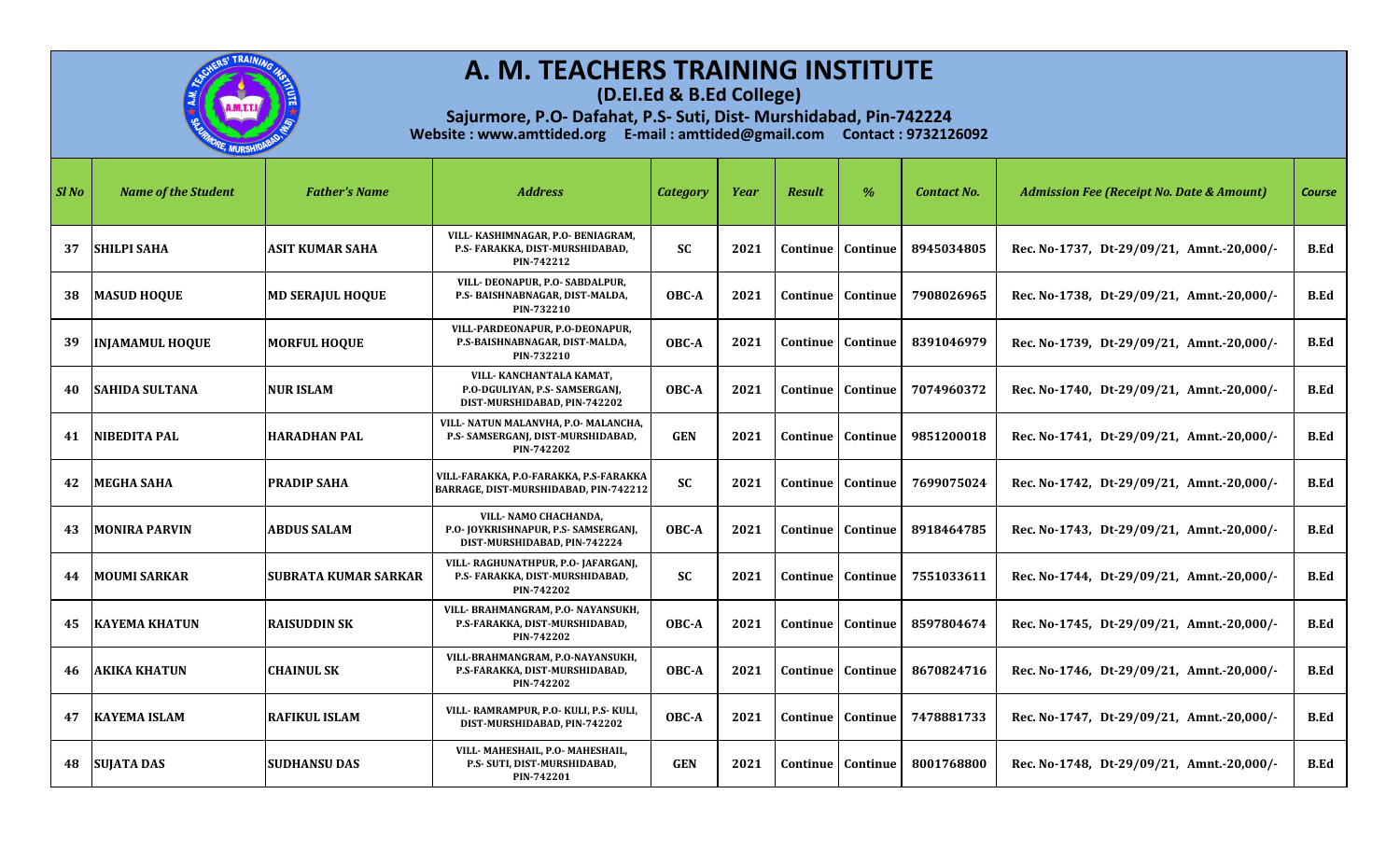

**(D.El.Ed & B.Ed College)**

| SI No | <b>Name of the Student</b> | <b>Father's Name</b>    | <b>Address</b>                                                                         | <b>Category</b> | Year | <b>Result</b> | $\%$                         | <b>Contact No.</b> | <b>Admission Fee (Receipt No. Date &amp; Amount)</b> | <b>Course</b> |
|-------|----------------------------|-------------------------|----------------------------------------------------------------------------------------|-----------------|------|---------------|------------------------------|--------------------|------------------------------------------------------|---------------|
| 49    | <b>ARIF AHMED</b>          | <b>MAHAMMAD ALI</b>     | VILL-HIRANANDAPUR, P.O-NIMTITA,<br>P.S-SAMSERGANJ, DIST-MURSHIDABAD,<br>PIN-742224     | OBC-A           | 2021 | Continue      | Continue                     | 7001545311         | Rec. No-1749, Dt-29/09/21, Amnt.-20,000/-            | B.Ed          |
| 50    | <b>RUPKUMAR MANDAL</b>     | <b>BISWANATH MANDAL</b> | VILL- SARDAHA, P.O- GOLAPGANJ,<br>P.S- KALIACHAK, DIST-MALDA,<br>PIN-732201            | <b>SC</b>       | 2021 |               | <b>Continue   Continue</b>   | 7478845886         | Rec. No-1750, Dt-29/09/21, Amnt.-20,000/-            | B.Ed          |
| 51    | <b>JAVED UL HASAN</b>      | <b>ABU SAKEB</b>        | VILL-MAJDIA(WEST), P.O-BERHAMPORE,<br>P.S- BERHAMPORE, DIST-MURSHIDABAD,<br>PIN-742101 | OBC-A           | 2021 |               | Continue   Continue          | 8617650622         | Rec. No-1751, Dt-30/09/21, Amnt.-20,000/-            | B.Ed          |
|       | 52 PUJA MONDAL             | AIOY MONDAL             | VILL- SIDHORI, P.O- SIDHORI, P.S- SUTI-I,<br>DIST-MURSHIDABAD, PIN-731222              | <b>SC</b>       | 2021 | Continue      | Continue                     | 9339285087         | Rec. No-1752, Dt-30/09/21, Amnt.-20,000/-            | <b>B.Ed</b>   |
| 53    | <b>IMONIMALA DAS</b>       | <b>ANANDA KUMAR DAS</b> | VILL- SHIBNAGAR, P.O- ARJUNPUR,<br>P.S- FARAKKA, DIST-MURSHIDABAD,<br>PIN-742202       | <b>GEN</b>      | 2021 |               | <b>Continue   Continue  </b> | 6297579848         | Rec. No-1753, Dt-30/09/21, Amnt.-20,000/-            | <b>B.Ed</b>   |
|       | 54 JEMIMA AKTAR            | <b>MD ANGUR HOSSAIN</b> | VILL- CHACHANDA, P.O- CHACHANDA,<br>P.S- SAMSERGANJ, DIST-MURSHIDABAD,<br>PIN-742224   | OBC-A           | 2021 | Continue      | Continue                     | 7318609572         | Rec. No-1754, Dt-30/09/21, Amnt.-20,000/-            | B.Ed          |
| 55    | <b>HALEMA KHATUN</b>       | <b>SAFARUL HOQUE</b>    | VILL-RAJIPUR, P.O- AMTALA, P.S- FARAKKA,<br>DIST-MURSHIDABAD, PIN-742202               | <b>GEN</b>      | 2021 |               | Continue   Continue          | 9382034927         | Rec. No-1755, Dt-30/09/21, Amnt.-20,000/-            | <b>B.Ed</b>   |
| 56    | <b>FARHANA KHATUN</b>      | <b>MOJIBUR RAHMAN</b>   | VILL-GULJARTOLA, P.O- PALGACHI,<br>P.S- BAISHNABNAGAR, DIST-MALDA,<br>PIN-732127       | OBC-A           | 2021 |               | Continue   Continue          | 7602626558         | Rec. No-1756, Dt-30/09/21, Amnt.-20,000/-            | B.Ed          |
| 57    | <b>SAYEMA KHATUN</b>       | <b>MOTIUR RAHAMAN</b>   | VILL-JOYENPUR, P.O-JOYENPUR,<br>P.S-BAISHNABNAGAR, DIST-MALDA,<br>PIN-732201           | OBC-A           | 2021 | Continue      | Continue                     | 8509550055         | Rec. No-1757, Dt-30/09/21, Amnt.-20,000/-            | <b>B.Ed</b>   |
| 58    | <b>HENARA KHATUN</b>       | <b>MATIUR RAHAMAN</b>   | VILL- POLAD TOLA, P.O- KHEJURIAGHAT,<br>P.S- BAISHNABNAGAR, DIST-MALDA,<br>PIN-732127  | OBC-A           | 2021 | Continue      | Continue                     | 8001913481         | Rec. No-1758, Dt-30/09/21, Amnt.-20,000/-            | <b>B.Ed</b>   |
| 59.   | <b>HANEFA KHATUN</b>       | <b>ILIYAS SK</b>        | VILL- PARDEONAPUR, P.O- DEONAPUR,<br>P.S- BAISHNABNAGAR, DIST-MALDA,<br>PIN-732210     | <b>GEN</b>      | 2021 | Continue      | Continue                     | 9735425921         | Rec. No-1759, Dt-30/09/21, Amnt.-20,000/-            | B.Ed          |
| 60    | MINHAI UDDIN AHAMED        | <b>NASIR UDDIN</b>      | VILL- GOPAL NAGAR, P.O- DINHATA,<br>P.S- DINHATA, DIST-COOCHBEHAR,<br>PIN-736135       | OBC-A           | 2021 | Continue      | <b>Continue</b>              | 6294347541         | Rec. No-1760, Dt-30/09/21, Amnt.-20,000/-            | <b>B.Ed</b>   |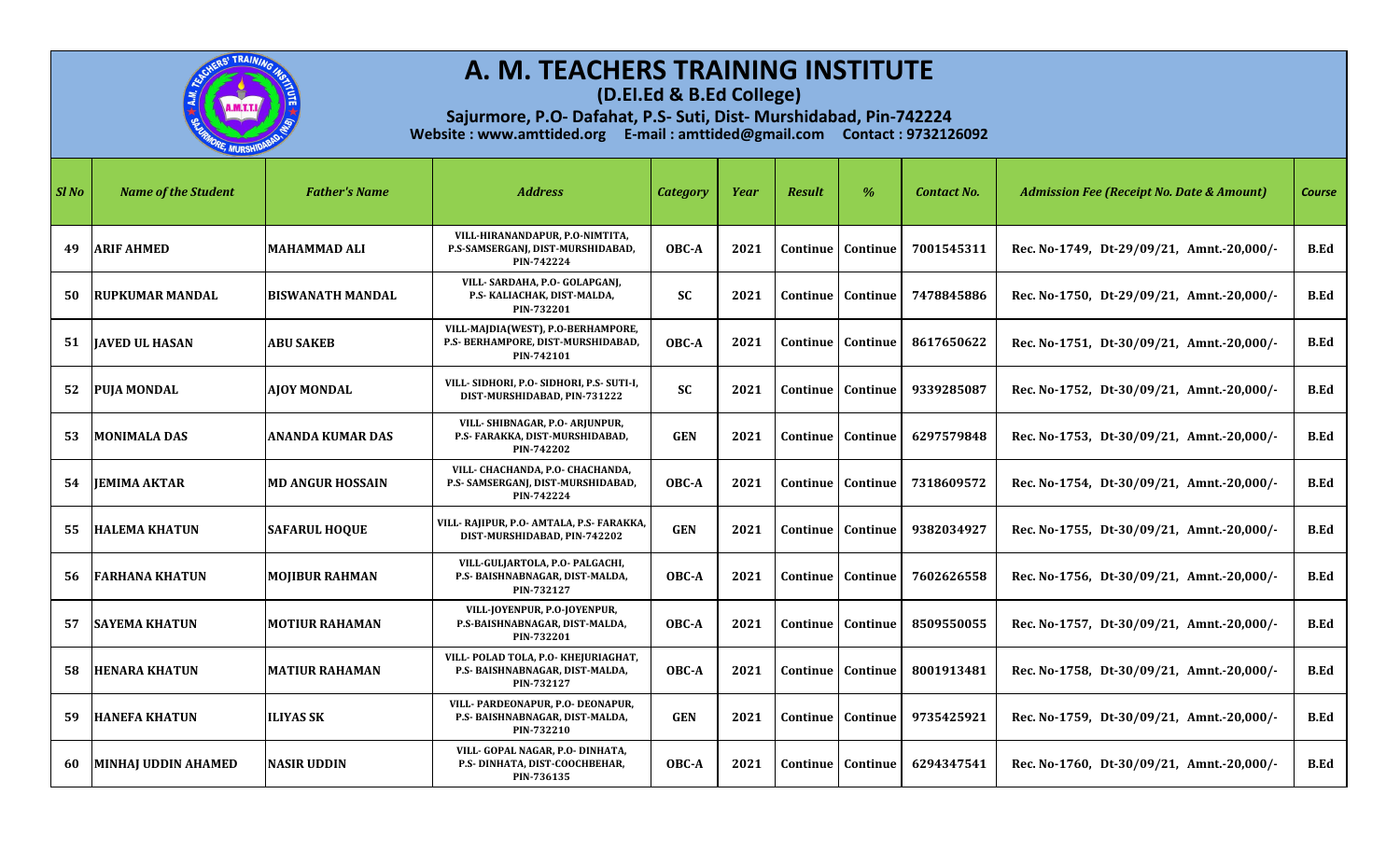

**(D.El.Ed & B.Ed College)**

| Sl No | <b>Name of the Student</b>       | <b>Father's Name</b>    | <b>Address</b>                                                                                     | <b>Category</b> | Year | <b>Result</b> | %                          | <b>Contact No.</b> | <b>Admission Fee (Receipt No. Date &amp; Amount)</b> | <b>Course</b> |
|-------|----------------------------------|-------------------------|----------------------------------------------------------------------------------------------------|-----------------|------|---------------|----------------------------|--------------------|------------------------------------------------------|---------------|
| 61    | <b>BEUTI DAS</b>                 | <b>DIPAK KUMAR DAS</b>  | VILL- SUNDARPUR, P.O- KADAMTALA,<br>P.S-SUTI, DIST-MURSHIDABAD,<br>PIN-742224                      | <b>GEN</b>      | 2021 |               | <b>Continue   Continue</b> | 9749756337         | Rec. No-1761, Dt-30/09/21, Amnt.-20,000/-            | <b>B.Ed</b>   |
| 62    | <b>FARJIA KHATUN</b>             | <b>FIROJ ALI</b>        | VILL-DOGACHI, P.O-DOGACHI,<br>P.S-SAMSERGANJ, DIST-MURSHIDABAD,<br>PIN-742202                      | OBC-A           | 2021 |               | <b>Continue   Continue</b> | 7318789155         | Rec. No-1762, Dt-30/09/21, Amnt.-20,000/-            | B.Ed          |
| 63    | <b>RIYA HALDER</b>               | <b>TAPAN HALDER</b>     | VILL-2 NO NISHINDRA, P.O- FARAKKA<br><b>BARRAGE, P.S-FARAKKA, DIST-</b><br>MURSHIDABAD, PIN-742212 | <b>SC</b>       | 2021 |               | Continue   Continue        | 7029256430         | Rec. No-1763, Dt-30/09/21, Amnt.-20,000/-            | <b>B.Ed</b>   |
| 64    | <b>MADHUMITA DAS</b>             | <b>PANKAJ DAS</b>       | VILL-NAYAN SUKH, P.O-NAYAN SUKH,<br>P.S- FARAKKA, DIST-MURSHIDABAD,<br>PIN-742202                  | <b>GEN</b>      | 2021 |               | Continue   Continue        | 6297735354         | Rec. No-1764, Dt-30/09/21, Amnt.-20,000/-            | B.Ed          |
| 65    | <b>AFROJA KHATUN</b>             | <b>MD FARUK HOSSAIN</b> | VILL-HOUSE NAGAR, P.O-TINPAKURIA,<br>P.S- SAMSERGANJ, DIST-MURSHIDABAD,<br>PIN-742202              | OBC-A           | 2021 |               | Continue   Continue        | 8145544888         | Rec. No-1765, Dt-30/09/21, Amnt.-20,000/-            | <b>B.Ed</b>   |
| 66    | <b>IMAHAMUDA KHATUN</b>          | <b>AKTAR HOSSAIN</b>    | VILL-HIJALTALA, P.O-RATANPUR,<br>P.S- SAMSHERGANJ, DIST-MURSHIDABAD,<br>PIN-742202                 | OBC-A           | 2021 |               | Continue   Continue        | 9614927376         | Rec. No-1766, Dt-30/09/21, Amnt.-20,000/-            | <b>B.Ed</b>   |
| 67    | <b>MASHURA SULTANA</b>           | <b>MOSARAFF HOSSAIN</b> | VILL-TARBAGAN, P.O-DHULIYAN,<br>P.S-SAMSERGANJ, DIST-MURSHIDABAD,<br>PIN-742202                    | OBC-A           | 2021 |               | Continue   Continue        | 7001677432         | Rec. No-1767, Dt-30/09/21, Amnt.-20,000/-            | <b>B.Ed</b>   |
| 68    | MRINAL KANTI<br><b>CHOWDHURY</b> | <b>DINESH CHOWDHURY</b> | VILL- BASUDEVPUR, P.O- CHACHANDA,<br>P.S- SAMSERGANJ, DIST-MURSHIDABAD,<br>PIN-742224              | <b>SC</b>       | 2021 |               | <b>Continue   Continue</b> | 8513929602         | Rec. No-1768, Dt-30/09/21, Amnt.-20,000/-            | <b>B.Ed</b>   |
| 69    | <b>AFSANA KHATUN</b>             | <b>HABIBUR RAHAMAN</b>  | VILL-KHEJURTALA, P.O- KANKURIA,<br>P.S- SAMSERGANJ, DIST-MURSHIDABAD,<br>PIN-742202                | OBC-A           | 2021 |               | Continue   Continue        | 7001272967         | Rec. No-1769, Dt-30/09/21, Amnt.-20,000/-            | <b>B.Ed</b>   |
| 70    | <b>PAYEL KHATUN</b>              | <b>BAIDUL SK</b>        | VILL-BRAHMANGRAM, P.O-NAYANSUKH,<br>P.S-FARAKKA, DIST-MURSHIDABAD,<br>PIN-742202                   | OBC-A           | 2021 |               | <b>Continue</b>   Continue | 7479859455         | Rec. No-1770, Dt-30/09/21, Amnt.-20,000/-            | <b>B.Ed</b>   |
| 71    | <b>BUBAI DUTTA</b>               | <b>KRISHNA DUTTA</b>    | VILL-WEST FALAKATA, P.O- FALAKATA,<br>P.S-FALAKATA, DIST-ALIPURDUAR,<br>PIN-735211                 | $OBC-B$         | 2021 |               | <b>Continue   Continue</b> | 8250840574         | Rec. No-1771, Dt-30/09/21, Amnt.-20,000/-            | B.Ed          |
| 72    | <b>SAGAR PAL</b>                 | <b>SANJOY PAL</b>       | VILL- HAZARPUR, P.O- KULI, P.S-FARAKKA,<br>DIST-MURSHIDABAD, PIN-742202                            | OBC-B           | 2021 |               | <b>Continue</b> Continue   | 7074069867         | Rec. No-1772, Dt-30/09/21, Amnt.-20,000/-            | <b>B.Ed</b>   |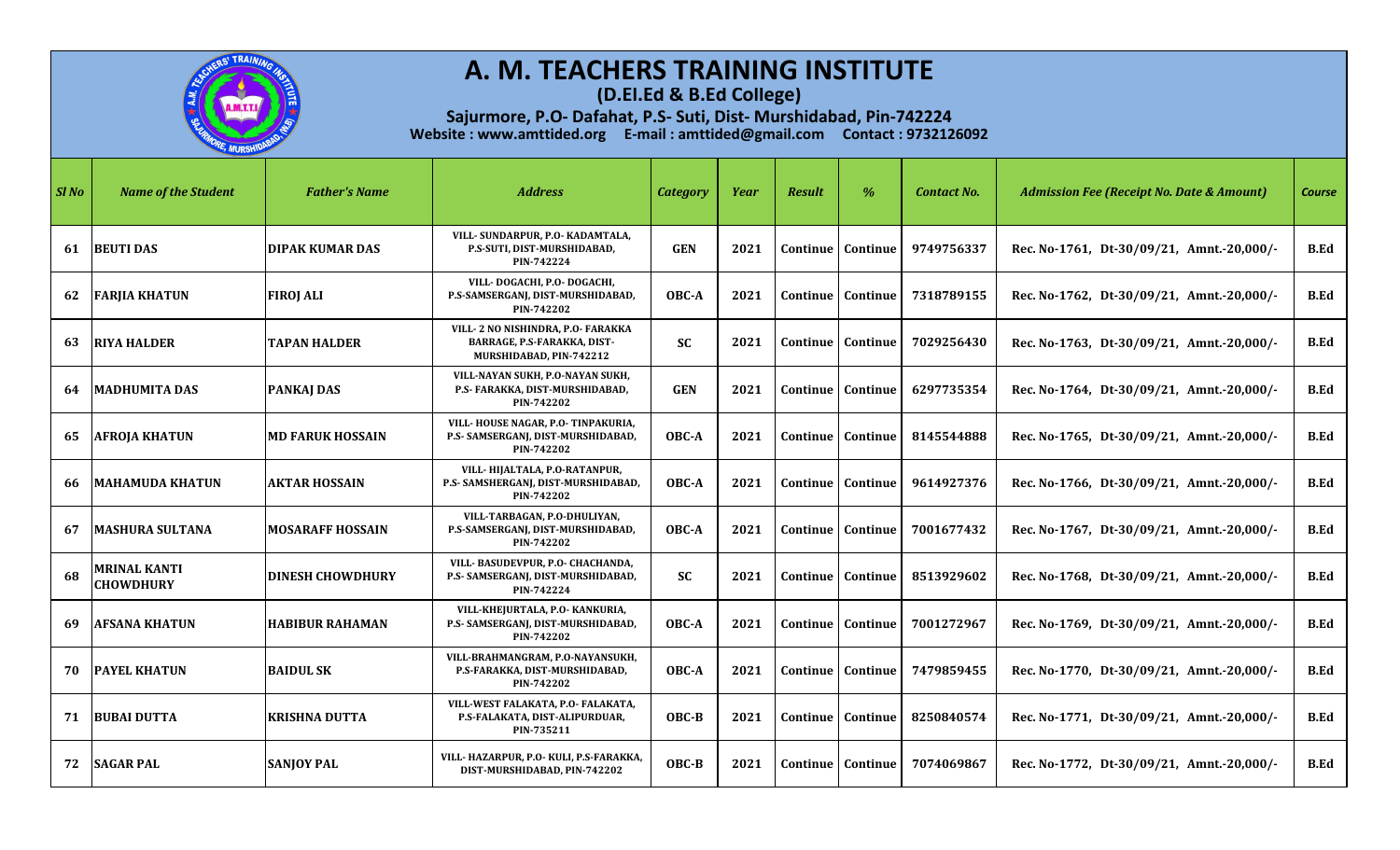

**(D.El.Ed & B.Ed College)**

| $Sl$ No | <b>Name of the Student</b> | <b>Father's Name</b>    | <b>Address</b>                                                                          | <b>Category</b> | Year | <b>Result</b> | $\%$                       | <b>Contact No.</b> | <b>Admission Fee (Receipt No. Date &amp; Amount)</b> | <b>Course</b> |
|---------|----------------------------|-------------------------|-----------------------------------------------------------------------------------------|-----------------|------|---------------|----------------------------|--------------------|------------------------------------------------------|---------------|
| 73      | <b>MIR JUYEL ALI</b>       | <b>MIR JAHANGIR ALI</b> | VILL- DELAWARPUR, P.O- BENIAGRAM,<br>P.S- FARAKKA, DIST-MURSHIDABAD,<br>PIN-742212      | <b>GEN</b>      | 2021 |               | Continue   Continue        | 9064485029         | Rec. No-1773, Dt-30/09/21, Amnt.-20,000/-            | <b>B.Ed</b>   |
|         | <b>74 SAMIMA KHATUN</b>    | <b>ELIYAS SK</b>        | VILL-RATANPUR, P.O-RATANPUR,<br>P.S-SAMSERGANJ, DIT-MURSHIDABAD,<br>PIN-742202          | OBC-A           | 2021 |               | <b>Continue   Continue</b> | 6296613216         | Rec. No-1774, Dt-30/09/21, Amnt.-20,000/-            | <b>B.Ed</b>   |
| 75.     | <b>ASIA KHATUN</b>         | <b>MOJIBUL HOQUE</b>    | VILL-BHAIRABTOLA, P.O- LANANCHOA,<br>P.S- RAGHUNATHGANJ, DIST-MURSHIDABAD<br>PIN-742223 | <b>GEN</b>      | 2021 |               | Continue   Continue        | 9091957265         | Rec. No-1775, Dt-30/09/21, Amnt.-20,000/-            | <b>B.Ed</b>   |
| 76      | <b>ISAHIDA KHATUN</b>      | <b>KOBIRUL ISLAM</b>    | VILL-BHAIRABTOLA, P.O-LABANCHOA,<br>P.S- RAGHUNATHGANJ, DIST-MURSHIDABAD<br>PIN-742223  | OBC-A           | 2021 |               | Continue   Continue        | 7679489935         | Rec. No-1776, Dt-30/09/21, Amnt.-20,000/-            | <b>B.Ed</b>   |
| 77      | <b>ANIKUL ISLAM</b>        | <b>SUKURUDDIN MIA</b>   | VILL- KALINAGAR, P.O-BEDRABAD,<br>P.S- BAISHNABNAGAR, DIST-MALDA,<br>PIN-732210         | OBC-A           | 2021 |               | <b>Continue   Continue</b> | 8944910423         | Rec. No-1777, Dt-30/09/21, Amnt.-20,000/-            | <b>B.Ed</b>   |
| 78      | <b>AFRIDA JAHAN NASHA</b>  | TAJAMUL                 | VILL- PARDEONAPUR. P.O- DEONAPUR.<br>P.S- BAISHNABNAGAR, DIST-MALDA,<br>PIN-732210      | OBC-A           | 2021 |               | Continue   Continue        | 8250922840         | Rec. No-1778, Dt-30/09/21, Amnt.-20,000/-            | <b>B.Ed</b>   |
| 79      | <b>SAYANTIKA PAL</b>       | <b>TAPAN PAL</b>        | VILL-DURGAPUR, P.O- NAYAN SUKH,<br>P.S- FARAKKA, DIST-MURSHIDABAD,<br>PIN-742202        | $OBC-B$         | 2021 |               | <b>Continue   Continue</b> | 9800955634         | Rec. No-1779, Dt-30/09/21, Amnt.-20,000/-            | <b>B.Ed</b>   |
| 80      | ISHABNAM BANU ISLAM        | <b>MD NUR ISLAM</b>     | VILL- NATUN BAZAR, P.O- DHULIYAN,<br>P.S- SAMSERGANJ, DIST-MURSHIDABAD,<br>PIN-742202   | OBC-A           | 2021 |               | Continue   Continue        | 7679142252         | Rec. No-1780, Dt-30/09/21, Amnt.-20,000/-            | <b>B.Ed</b>   |
| 81      | <b>RUNA LAILA</b>          | <b>MD SABIRUDDIN</b>    | VILL-RATANPUR, P.O-RATANPUR.<br>P.S-SAMSERGANJ, DIST-MURSHIDABAD,<br>PIN-742202         | OBC-A           | 2021 |               | Continue   Continue        | 7699370776         | Rec. No-1781, Dt-30/09/21, Amnt.-20,000/-            | <b>B.Ed</b>   |
| 82      | <b>NAFISA KHATUN</b>       | <b>SUKHU SK</b>         | VILL- IMAM NAGAR, P.O- NAYAN SUKH,<br>P.S- FARAKKA, DIST-MURSHIDABAD,<br>PIN-742202     | OBC-A           | 2021 |               | <b>Continue   Continue</b> | 8293670059         | Rec. No-1782, Dt-30/09/21, Amnt.-20,000/-            | <b>B.Ed</b>   |
| 83      | <b>POLI RAJAK</b>          | <b>JHATU RAJAK</b>      | VILL-JAFARGANJ, P.O-JAFARGANJ,<br>P.S-FARAKKA, DIST-MURSHIDABAD,<br>PIN-742202          | <b>SC</b>       | 2021 |               | Continue   Continue        | 9382216405         | Rec. No-1783, Dt-30/09/21, Amnt.-20,000/-            | <b>B.Ed</b>   |
| 84      | <b>SHARIF ISLAM</b>        | <b>UJAL BISWAS</b>      | VILL-CHAINPARA, P.O-JOYENPUR,<br>P.S-BAISHNABNAGAR, DIST-MALDA,<br>PIN-732201           | OBC-A           | 2021 |               | Continue   Continue        | 7863994154         | Rec. No-1784, Dt-30/09/21, Amnt.-20,000/-            | <b>B.Ed</b>   |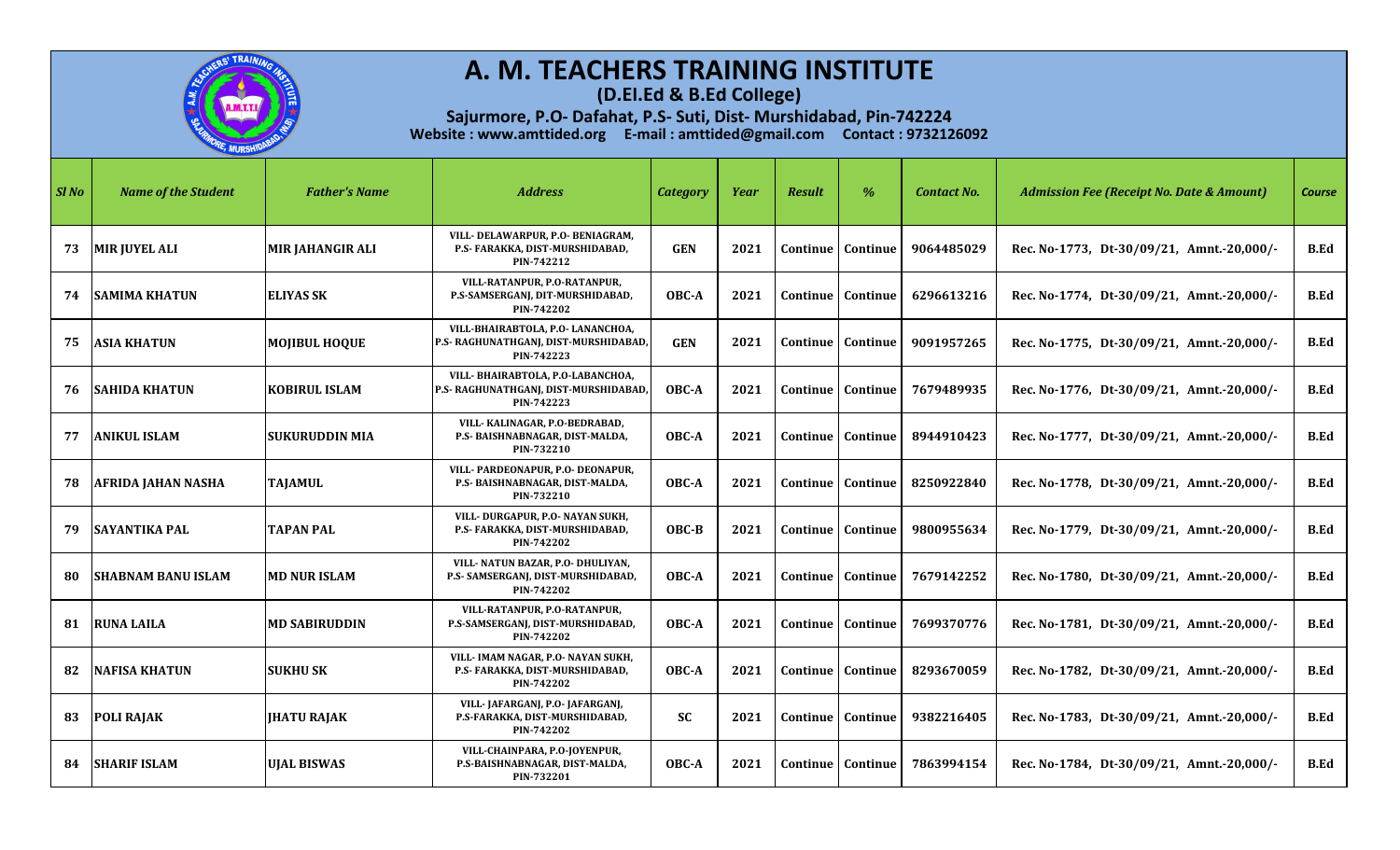

**(D.El.Ed & B.Ed College)**

| SI No | <b>Name of the Student</b> | <b>Father's Name</b>    | <b>Address</b>                                                                                | <b>Category</b> | Year | <b>Result</b> | %                          | <b>Contact No.</b> | <b>Admission Fee (Receipt No. Date &amp; Amount)</b> | <b>Course</b> |
|-------|----------------------------|-------------------------|-----------------------------------------------------------------------------------------------|-----------------|------|---------------|----------------------------|--------------------|------------------------------------------------------|---------------|
| 85    | <b>NAYIM SK</b>            | <b>LATE MEHEJUL SK</b>  | VILL-CHACHANDA, P.O-CHACHANDA,<br>P.S-SAMSERGANJ, DIST-MURSHIDABAD,<br>PIN-742224             | OBC-A           | 2021 |               | Continue   Continue        | 8348615985         | Rec. No-1785, Dt-30/09/21, Amnt.-20,000/-            | <b>B.Ed</b>   |
|       | 86   PRIYA SAHA            | <b>MADAN KUMAR SAHA</b> | VILL- AHIRAN, P.O- AHIRAN, P.S- SUTI,<br>DIST-MURSHIDABAD, PIN-742223                         | <b>SC</b>       | 2021 |               | <b>Continue   Continue</b> | 7477584374         | Rec. No-1786, Dt-30/09/21, Amnt.-20,000/-            | B.Ed          |
| 87    | <b>FARHIN MOSTARI</b>      | <b>AKTARUJJAMAN</b>     | VILL-MAHADEBNAGAR, P.O-<br>MAHADEBNAGAR, P.S-FARAKKA,<br>DIST-MURSHIDABAD, PIN-742202         | OBC-A           | 2021 |               | Continue   Continue        | 8927278816         | Rec. No-1787, Dt-30/09/21, Amnt.-20,000/-            | <b>B.Ed</b>   |
| 88    | <b>ARIFA KHATUN</b>        | <b>MD WASHIF ALI</b>    | VILL-SIKDARPUR, P.O-LOHARPUR,<br>P.S- SAMSERGANJ, DIST-MURSHIDABAD,<br>PIN-742224             | OBC-A           | 2021 |               | Continue   Continue        | 9046685348         | Rec. No-1788, Dt-30/09/21, Amnt.-20,000/-            | <b>B.Ed</b>   |
| 89    | <b>SAMIYA SULTANA</b>      | <b>AMIRUL ISLAM</b>     | VILL-NATUN SARAI, P.O-AURANGABAD,<br>P.S-SUTI, DIST-MURSHIDABAD,<br>PIN-742201                | OBC-A           | 2021 |               | Continue   Continue        | 8373847411         | Rec. No-1789, Dt-30/09/21, Amnt.-20,000/-            | B.Ed          |
| 90    | <b>ASIF INZAMAM</b>        | <b>ZAIDUR RAHMAN</b>    | VILL- ISLAMPUR, P.O-BHASAIPAIKAR,<br>P.S- SAMSERGANJ, DIST-MURSHIDABAD,<br>PIN-742202         | OBC-A           | 2021 |               | Continue   Continue        | 6296478767         | Rec. No-1790, Dt-30/09/21, Amnt.-20,000/-            | <b>B.Ed</b>   |
| 91    | <b>SURAJIT GHOSH</b>       | <b>SACHIN GHOSH</b>     | VILL- NOWADA, P.O- ENAYATPUR, P.S-<br>MANIKCHAK, DIST-MALDA, PIN-732202                       | OBC-B           | 2021 |               | Continue   Continue        | 9883031580         | Rec. No-1791, Dt-30/09/21, Amnt.-20,000/-            | <b>B.Ed</b>   |
| 92    | <b>IMJAMAMUL HOQUE</b>     | YADUL HOOUE             | VILL-ALAMSAHI, P.O-ALAMSAHI,<br>P.S- SAMSERGANJ, DIST-MURSHIDABAD,<br>PIN-742224              | <b>PWD</b>      | 2021 |               | Continue   Continue        | 9832581008         | Rec. No-1792, Dt-30/09/21, Amnt.-20,000/-            | <b>B.Ed</b>   |
| 93    | <b>RITA ORAON</b>          | <b>HIRNA ORAON</b>      | VILL- DHULIPAHARI, P.O- BAGDABRA,<br>P.S- FARAKKA, DIST-MURSHIDABAD,<br>PIN-742212            | <b>ST</b>       | 2021 |               | Continue   Continue        | 8250840574         | Rec. No-1793, Dt-30/09/21, Amnt.-20,000/-            | <b>B.Ed</b>   |
|       | 94 ELACHI GHOSH            | <b>LATE KAMAL GHOSH</b> | VILL- BAGDABRA, P.O- BAGDABRA,<br>P.S- FARAKKA, DIST-MURSHIDABAD,<br>PIN-742212               | OBC-B           | 2021 |               | <b>Continue   Continue</b> | 8170841420         | Rec. No-1794, Dt-30/09/21, Amnt.-20,000/-            | <b>B.Ed</b>   |
| 95    | <b>AHMADULLAH</b>          | <b>IAMINUL HOOUE</b>    | VILL-PALASHBATI, P.O-KOLAN<br>RADHAKANTAPUR, P.S-BHAGWANGOLA,<br>DIST-MURSHIDABAD, PIN-742123 | <b>GEN</b>      | 2021 |               | Continue   Continue        | 7864954937         | Rec. No-1795, Dt-30/09/21, Amnt.-20,000/-            | <b>B.Ed</b>   |
| 96    | <b>NASRIN BEGAM</b>        | <b>SARJES ALI</b>       | VILL-HOUSE NAGAR, P.O-TINPAKURIA,<br>P.S-SAMSERGANJ, DIST-MURSHIDABAD,<br>PIN-742202          | OBC-A           | 2021 |               | Continue   Continue        | 9735081888         | Rec. No-1796, Dt-30/09/21, Amnt.-20,000/-            | <b>B.Ed</b>   |